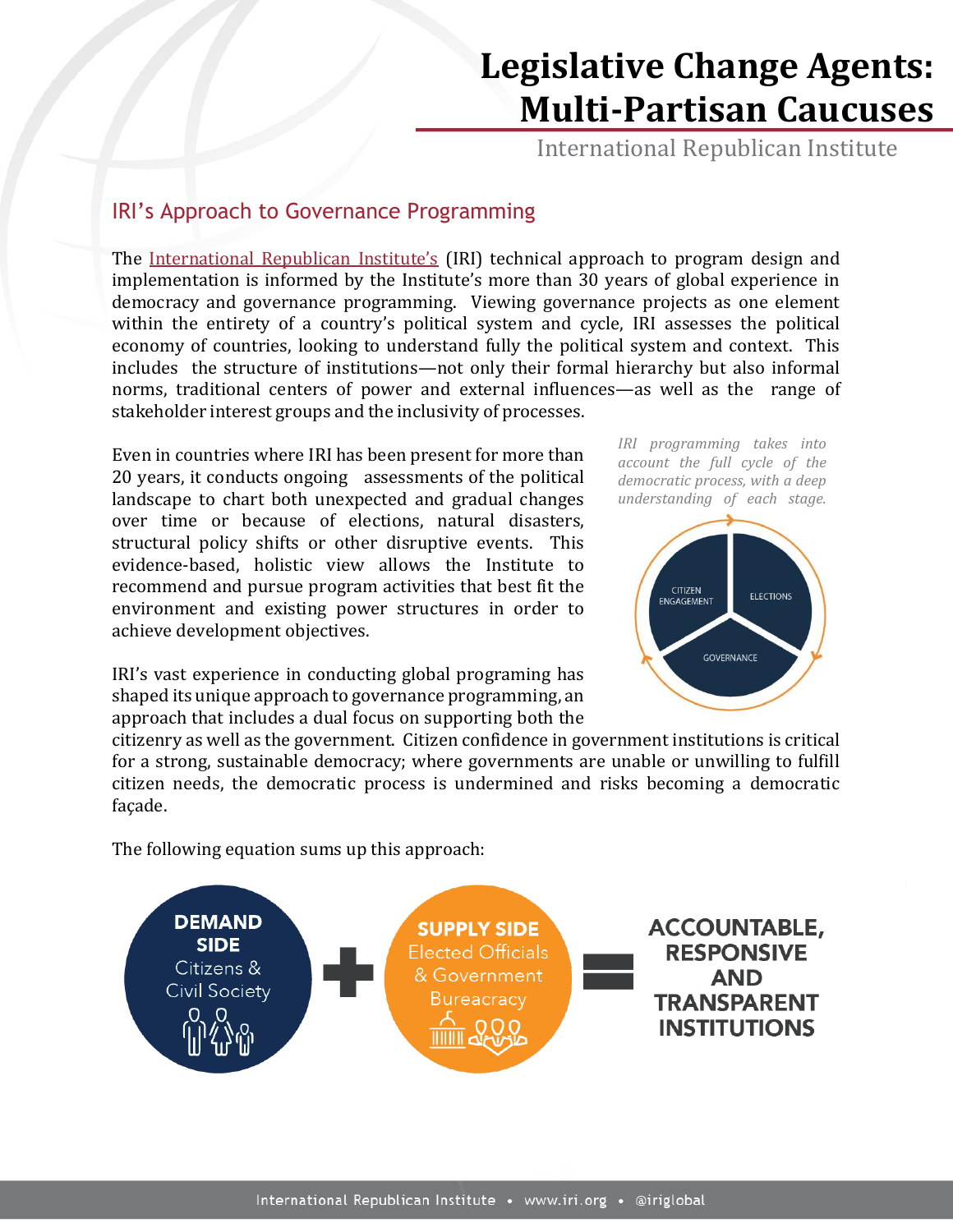Through IRI's governance programs, the ability of citizens to participate meaningfully in government planning and decision-making is strengthened, while IRI simultaneously helps those in office respond to citizen needs in an accountable and transparent way. The ideal expression of this equation would be a virtuous cycle and feedback loop, with citizens and civil society groups on the "demand" side and elected officials and government bureaucracy on the "supply" side.



# Legislative Change Agents: Multi-Partisan Caucuses

At the core of IRI's work to strengthen democratic governance are its efforts to ensure that governments listen to and consider citizens' voices, and that legislators understand their role as representatives of citizens. Legislative initiatives responsive to citizen priorities significantly improve the democratic culture and process in their country. To this end, IRI programs equip both legislators and their staff with the capacity to conduct their official roles and responsibilities and foster direct engagement with their constituents as a necessary means to fulfilling their mandates. Simultaneously, IRI programs support inclusive civil society networks and coalitions that represent citizens and enable them to "demand" effective, responsive legislation by communicating their views and needs to their elected officials. Further, IRI provides legislators and their staff with timely public opinion survey research, which informs awareness of key issues facing their constituents and their corresponding legislative responses.

IRI's approach to legislative strengthening contributes to the long-term institution building of legislatures through programs which strengthen not only the capacity of legislators to carry out their duties effectively and transparently, but also strengthen legislative operations such as independent research services, committees, and caucuses. IRI has found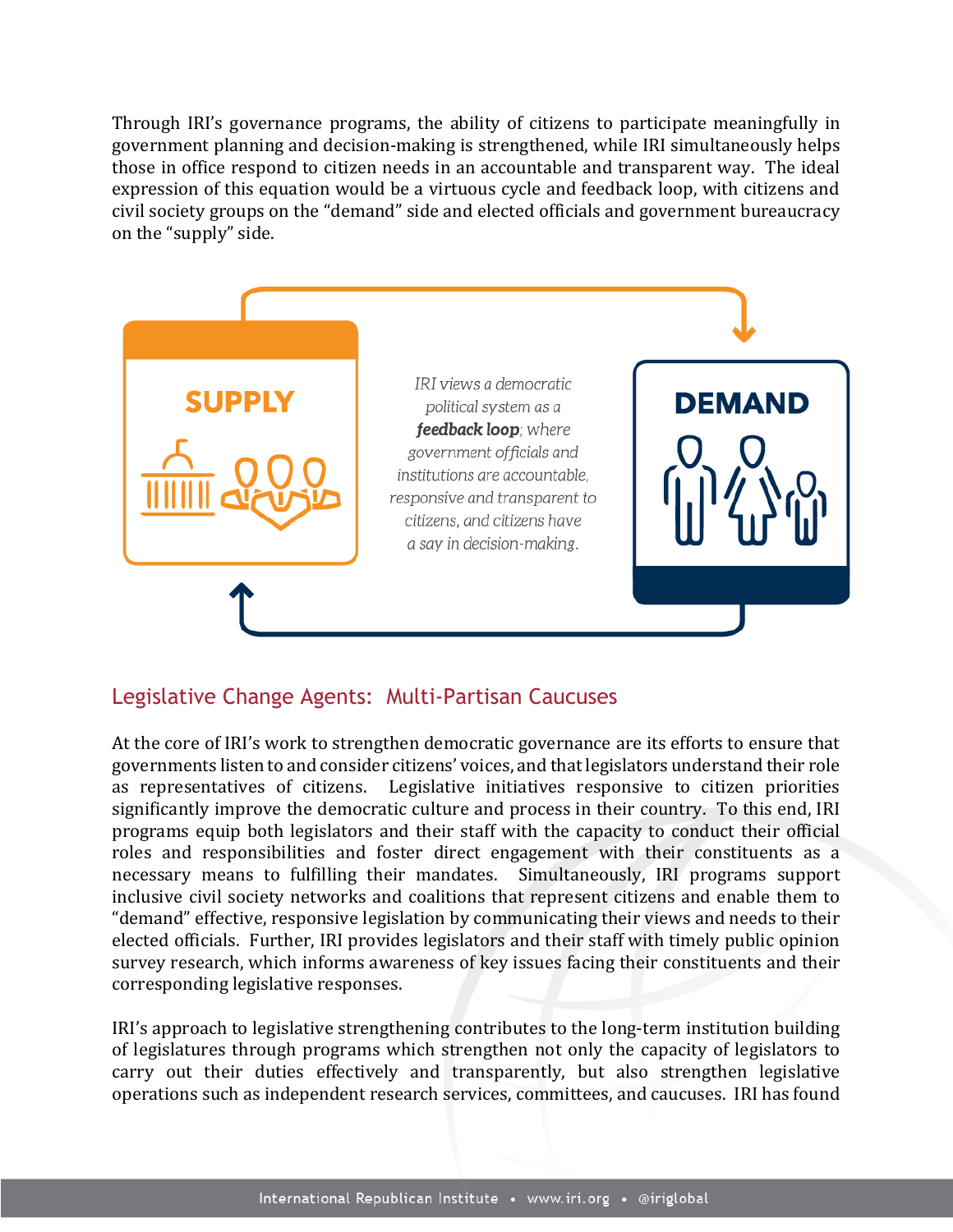particular success in supporting the creation and operation of multi-partisan legislative caucuses, which can serve as effective agents for change, especially in newly formed democratic legislative bodies, or in highly fractious bodies when partisan identities thwart cross-party consensus during the legislative process. Multi-partisan caucuses are often an effective solution to effecting change when partisan identities prove a distraction to policy development, such as when parties exhibit a weak ideology or undeveloped policy agenda.

#### **Case Study: Somaliland**

#### *Formation of Caucuses*

l

Somaliland, the self-declared independent but not internationally recognized region located in north-west Somalia, "has emerged as the most stable polity within the territory of the former Somali Republic, and indeed, since 1996, [has been] one of the most peaceful places within the Horn of Africa."<sup>1</sup> IRI's work in Somaliland from 2002-2014, provided support in the areas of civil society capacity building and advocacy, political party development, electoral processes and legislative strengthening. From late 2010, IRI's USAID-funded Legislative Strengthening and Elections and Political Processes program sought, among other objectives, to "enhance the ability of Somaliland's Parliament to develop effective and informed policies that address top national issues." One of the avenues pursued to achieve this goal was to support the development of multi-partisan, issue-based caucuses in the Somaliland House of Representatives.

Prior to the work of these caucuses (and eventually committees) supported by IRI, Somaliland's parliament could be characterized as a "rubber stamp" for legislation drafted and promoted by the Executive. Members of, and structures within, the lower house had little to no capacity for legislative research, drafting or debate, and lacked the ability to coalesce members around policy issues; in addition, parliamentary committees did not originate legislation.

In July 2011, IRI held initial meetings with the members of parliament (MPs) to explore the possibility of introducing multi-partisan, issue-based caucuses in the Somaliland House of Representatives as a vehicle for issue-based policy development by the legislature. IRI specifically explained the difference between legislative caucuses and committees and the use of caucuses to unite MPs around common issue priorities—regardless of party or clan. To ensure buy-in for the program, the MPs determined the issue areas covered by the caucuses. It is also important to note that in the formative stages of the caucuses, IRI focused on meeting with key committee leaders in the House of Representatives to ensure that they understood that the caucuses would complement committee work—not compete with it and to secure their buy-in and participation in the caucuses. Similarly, IRI kept the secretary general of the House of Representatives updated on developments and garnered his support for the development of the issue-based caucuses so that there would be no political or institutional barriers to caucus work. By late 2011, MPs officially launched the "Green Caucus" and "Health Caucus" as the first multi-partisan, issue-based caucuses ever formed in Somaliland.

<sup>1</sup> Bradbury, Mark. *Becoming Somaliland*. Oxford: James Currey, 2008. Print, p. 49.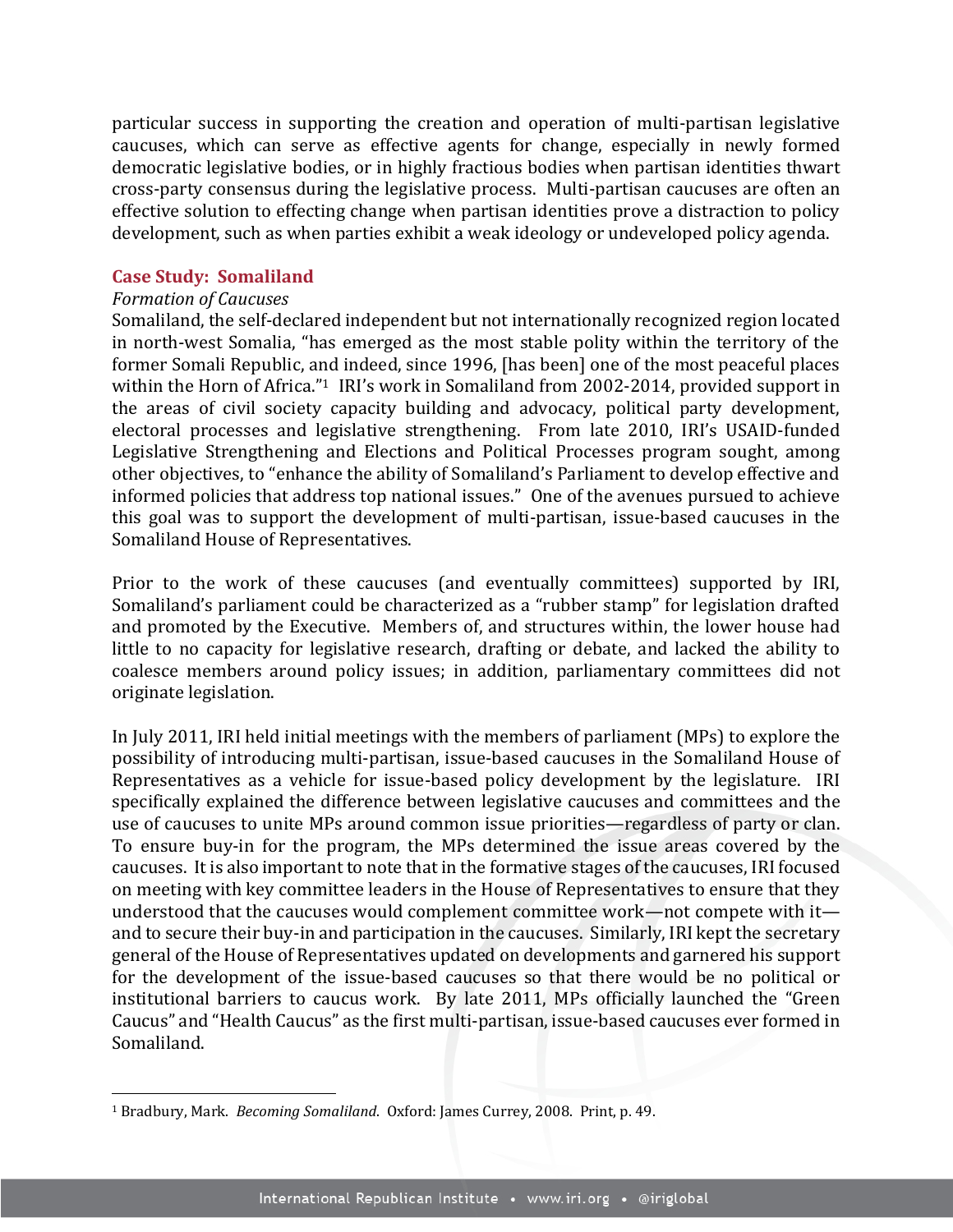Just six months later, in early 2012, both caucuses were meeting regularly to review pending legislation in the House (introduced by the executive). However, the caucuses lacked a mechanism through which to review and develop policies that incorporated input and feedback from citizens and topical experts. In response to this identified gap, Green Caucus member and Environmental Committee Chair, Honorable Saed Mohamed Elmi, approached IRI for assistance with enabling caucus members to engage with citizens in the six regions of Somaliland on environmental issues. At the time of this request, IRI was in the process of working with USAID to align its existing program with USAID-Somalia's new stabilization strategy. IRI saw an opportunity to link its work with the parliamentary caucuses directly to its work with Somaliland civil society<sup>2</sup> and reinforce a USAID-identified driver of stability, partnerships between civil society, the public sector and government. IRI worked with the Green Caucus to develop a plan for a series of site visits and field hearings in all six regions of Somaliland. These activities would give caucus members an opportunity to observe and engage with ordinary citizens on environmental issues through site visits, conduct field hearings to present policy proposals, and facilitate feedback on these proposals from local civil society organizations and citizens.

#### *Preparation for Site Visits and Field Hearings*

Prior to each site visit and field hearing, IRI held pre-trip briefings for each participating MP and staff member. IRI tailored the briefings to outline the goals of the trip and, recognizing that this kind of citizen interaction was new for MPs in Somaliland, emphasized the importance of collecting and documenting how environmental or health issues directly affected ordinary Somalilanders. IRI reiterated to the MPs that the purpose of the site visits and field hearings was to gather information on citizen concerns and not to campaign for votes or for other personal business. IRI also reiterated that listening and engaging with citizens is an effective way to earn votes without asking for them directly, and offered expertise on how to most effectively listen to and engage with citizens.

In advance of the site visits and field hearings with MPs, IRI also worked with local CSOs (selected due to their issue-focus which aligned with the topics to be discussed at the field hearings) to prepare them for participation in the field hearings with members of the caucuses. During the preparatory sessions, CSO representatives discussed the top concerns facing their communities and developed lists of official recommendations to share with MPs during the field hearings. Additionally, for Green Caucus hearings, IRI briefed the CSOs on three pieces of pending environmental legislation that MPs would likely discuss during the field hearings, the National Environmental Policy, the Forestry and Wildlife Act and the Solid Waste Management Act. With that knowledge, the CSOs then prepared an analysis of and recommendations for all three pieces of legislation based on the priorities and concerns of their communities.

#### *Site Visits and Public Hearings*

l

IRI conducted the series of site visits and field hearings with the Green Caucus from March to December 2012 and, given the success of the project, replicated it with the Health Caucus from March to July 2013. Breaking the norm of interaction, MPs met with ordinary

<sup>2</sup> Objective 3: Civil society influences decision-making and political processes.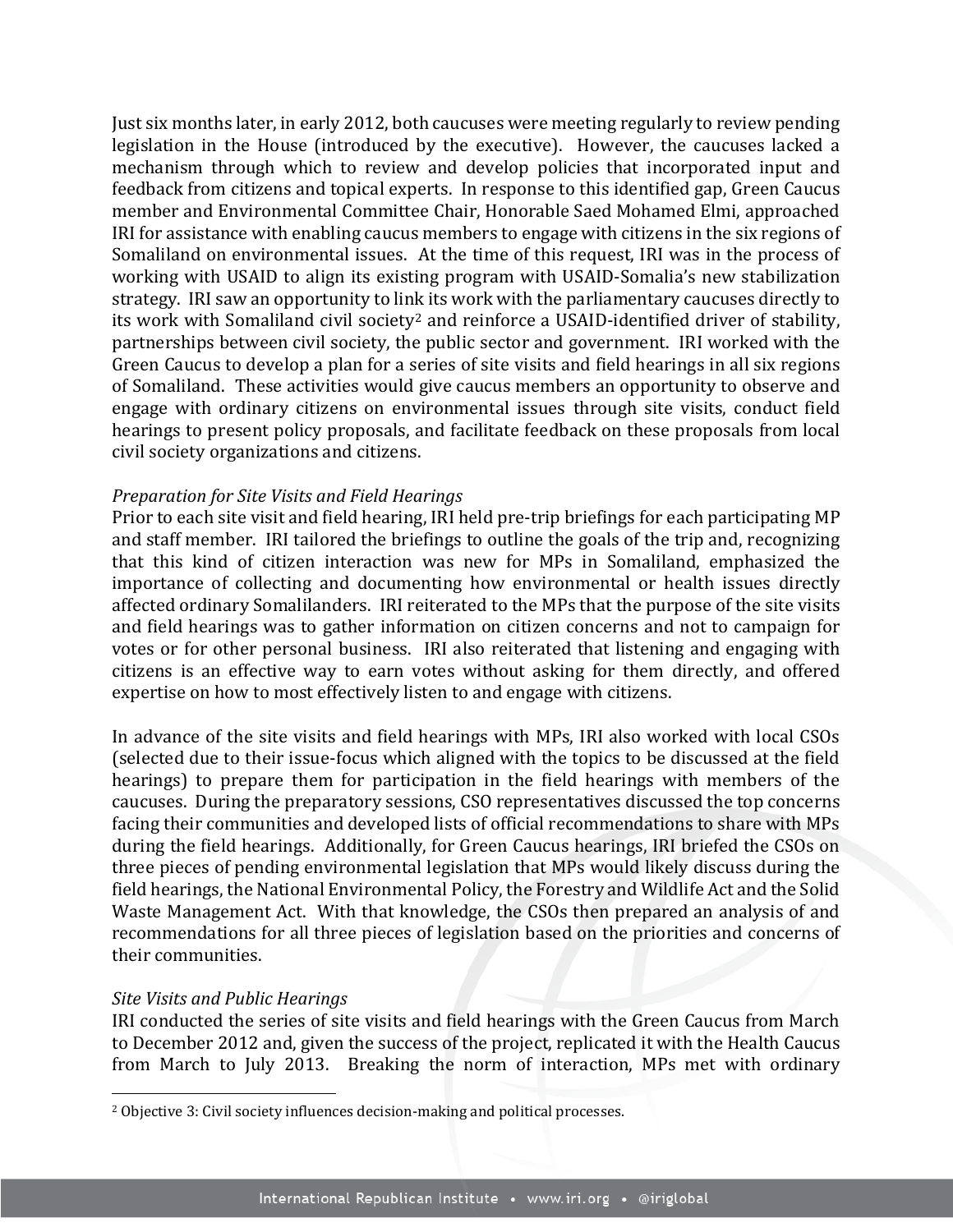Somalilanders, not just clan leaders or elders, to record their stories during the site visits to each region. They also took photos to document evidence relating to any of the issues raised. A member of the Parliament's communications team accompanied the MPs as they travelled through the regions to assist in recording stories and notes.

Every site visit to the regions concluded with a public hearing. During each hearing, MPs spoke to constituents, demonstrating an understanding of the environment and health issues they learned about during their site visits, while providing them with an overview of how parliament works to address constituent needs through the drafting of bills, passage of laws and appropriation of funding. A "presentation team" of CSOs and academics followed the MPs and responded with recommendations and comments on pending legislation, and a formal presentation of their list of priorities to the parliamentary delegation. The MPs opened the hearing for comments from the public to allow ordinary citizens another opportunity to participate in the discussion. At each field hearing, those who did not get a chance to speak were invited to complete and submit official comment cards; which proved to be a very popular aspect of the field hearings. Community members overwhelmingly welcomed the rare opportunity to meet their representatives within the parliament and to engage in an open discussion about environment, health and other problems in their communities. When possible, parliamentary staff also recorded citizen feedback on audio equipment in order to preserve constituent stories. In most cases, the parliamentary communications secretariat staff who participated in the site visits and field hearings posted reports of the trips on the Somaliland parliament website (www.somaliland parliament.net) which was created with IRI support.

In this initial phase of support to the multi-partisan, issue-based caucuses, IRI began to see members directly engage in legislative debate on pending legislation introduced by the executive, and to coordinate efforts between caucuses. Following visits by the Health Caucus

*"Without the support of the Health Caucus MPs, the bill would not have been passed." Chairman of the Environmental Committee*

to government-funded health facilities in Hargeisa, members of the caucus agreed to advocate for the passage of the National Health Professional's Act, which fell under the jurisdiction of the Environmental Committee. The Chairman of the Environmental Committee, also an active member of the Health Caucus, worked with Health Caucus members to promote the Act's passage. Of the 37 MPs who voted in favor of the Act, 15 were members

of the Health Caucus, and four of those had participated in the Hargeisa region health site visits. In late October, the Chairman of the Environmental Committee praised the Caucus, noting that "without the support of the Health Caucus MPs, the bill would not have been passed."

## *Joint Civil Society-Parliamentary Working Groups*

Based on the success of the regional field hearings, and recognizing the benefits of gathering input from stakeholders, caucus members committed to drafting new pieces of legislation in an attempt to address priority issues. Because the parliament lacked the capacity to fully research and draft such legislation internally, IRI supported the creation of joint civil society-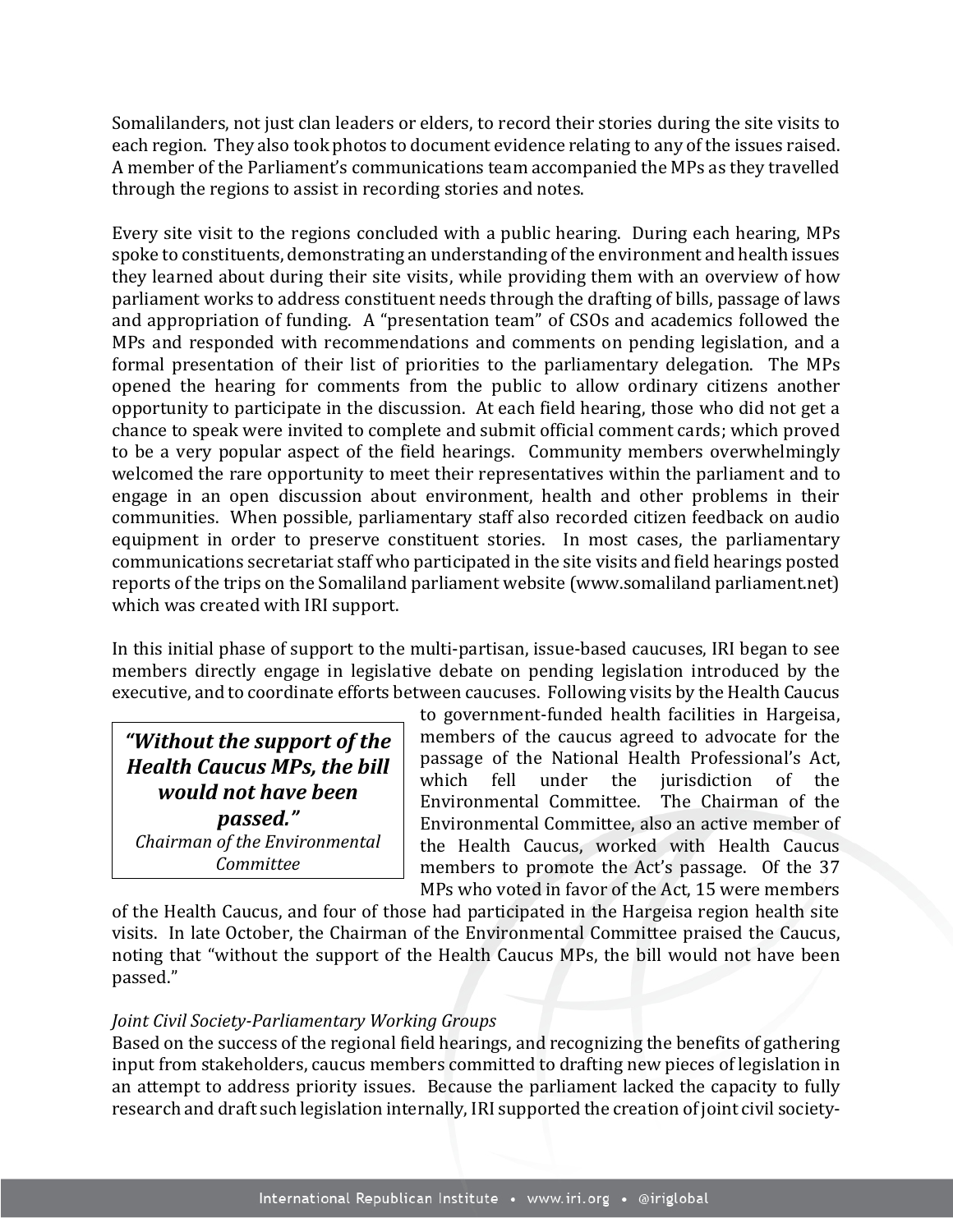parliamentary working groups which would bring together MPs with experts in civil society who could contribute to the legislative research and drafting process. IRI identified civil society organizations based in Hargeisa who were able and willing to provide expert input on environmental and health legislation.<sup>3</sup> IRI held initial workshops with each caucus and their respective civil society partners to initiate dialogue between MPs and civil society to formally establish joint civil society-parliamentary legislative drafting working groups; the first of their kind in Somaliland. Each working group was formally established through a cooperation agreement that was drafted and signed by the group members; the agreements detailed the objectives of the group, and outlined the division of labor, reporting requirements and guidelines for interacting with the media. Participants were then divided into working groups for each piece of legislation to be drafted, identified coordinators and distributed research responsibilities.

In total, six working groups were formed to research and draft legislation:

- 1. Wildlife and Forestry Act Working Group
- 2. National Environmental Act Working Group
- 3. Waste Management Act Working Group
- 4. Rape Prevention Act Working Group

 $\overline{a}$ 

- 5. Prevention of HIV/AIDS Act Working Group
- 6. Prevention of Female Genital Mutilation (FGM) Act Working Group

The working groups held regular meetings to discuss and come to consensus on proposed legislation. The working groups then drafted initial bills that were submitted to an attorney provided by IRI, who reviewed the drafts and put it into the proper legal format necessary for legislation. IRI then assisted the working groups to thoroughly review the draft bills received from the attorney and, as needed, resubmitted the draft with edits. Once agreement on a particular draft bill was made, IRI facilitated meetings between the working groups and the relevant parliamentary committees to present the draft legislation to garner support before official submission to the parliament for review and vote.

As of the close of the IRI program in Somaliland in September 2014, three of the six working groups had officially submitted their bills to parliament for review and vote. On January 5, 2015, the first bill to come out of the caucuses, the Wildlife and Forestry Act, was passed with overwhelming support in the Somaliland House of Representatives. More than a year after the end of IRI's legislative strengthening program, these working groups still exist and are successfully developing and passing legislation:

|                      | <b>Caucus Working Group</b>           |     | Legislation |                                          | <b>Status</b>                                   |
|----------------------|---------------------------------------|-----|-------------|------------------------------------------|-------------------------------------------------|
| Wildlife             | and                                   |     |             | Forestry Act   Wildlife and Forestry Act | Passed in 2015                                  |
| <b>Working Group</b> |                                       |     |             |                                          |                                                 |
|                      | National Environmental Act   National |     |             |                                          | Environmental   Submitted to Parliament in 2015 |
| <b>Working Group</b> |                                       | Act |             |                                          |                                                 |

<sup>3</sup> Many of these groups were umbrella organizations with their local affiliates having participated in the field hearings in each of Somaliland's six regions.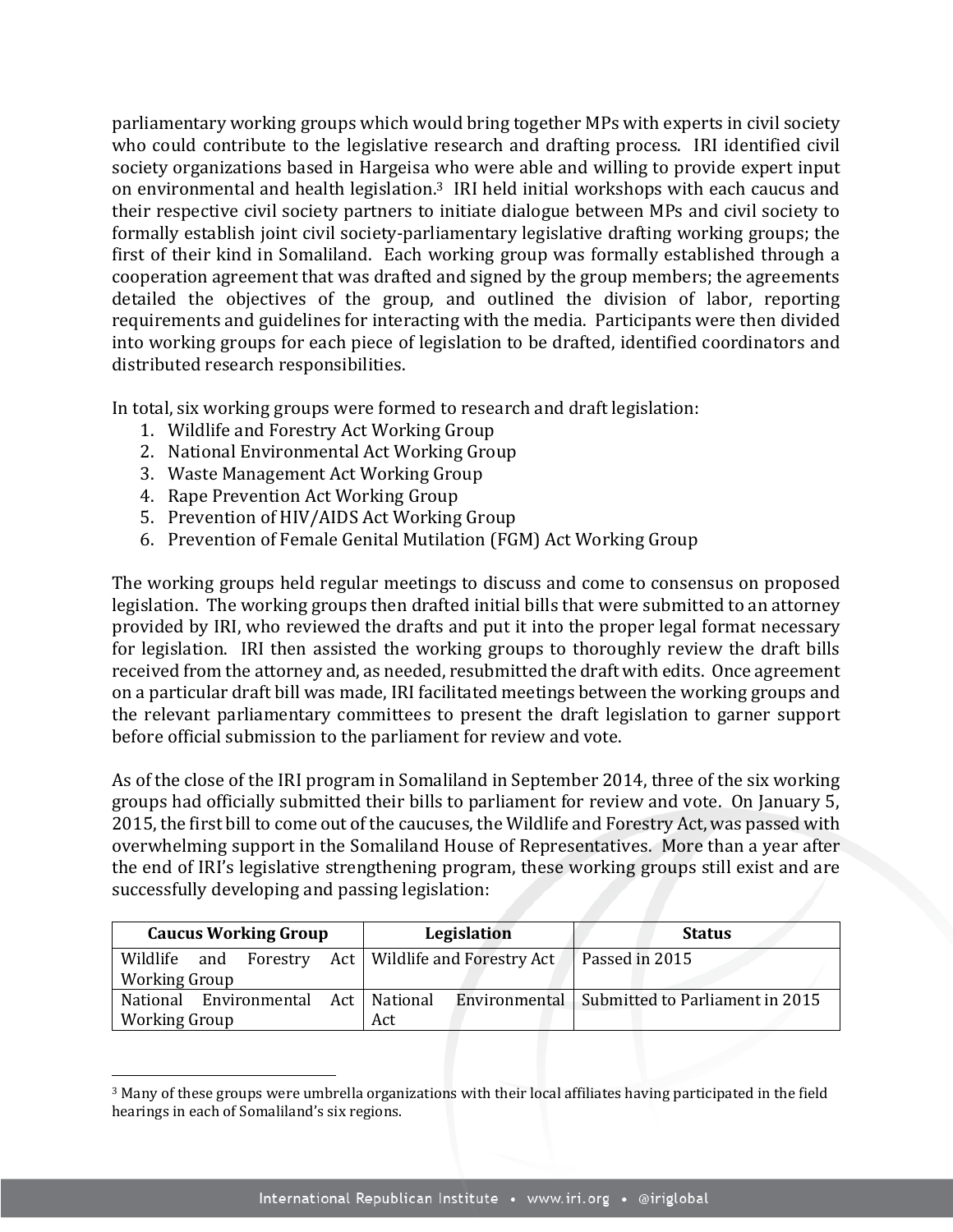| Waste<br>Management<br>Act 1 | Waste Management Act            | Submitted to Parliament in 2015      |
|------------------------------|---------------------------------|--------------------------------------|
| <b>Working Group</b>         |                                 |                                      |
| Rape Prevention Act Working  | Act was revised to "Anti        | Submitted to Parliament in 2015      |
| Group                        | Sexual and Gender Based         |                                      |
|                              | <b>Violence Prevention Act"</b> |                                      |
| Prevention of HIV/AIDS Act   | HIV/AIDS Act                    | Will be submitted to Parliament in   |
| <b>Working Group</b>         |                                 | November 2015                        |
| Prevention of Female Genital | Prevention<br>Female<br>of      | Draft Law is completed; Working      |
| Mutilation (FGM) Act Working | Genital Mutilation (FGM)        | Group is currently advocating for    |
| Group working to             | Act                             | support from religious<br>and        |
|                              |                                 | cultural leaders before it is        |
|                              |                                 | officially submitted for vote in the |
|                              |                                 | Parliament.                          |

In addition to the legislation developed by the six working groups, coordination between the Parliament's Environmental Committee and Health Caucus led to the passage of the National Health Professional's Act. The success of the joint civil society-parliamentary working groups created and led by the issue-based caucuses led to the parliamentary committees in Somaliland replicating the model. In late 2013, the chairman of the Internal Affairs, Security and Defense Committee requested IRI support to replicate the working group model to draft needed amendments to Somaliland's election law in advance of local elections. IRI worked with the committee to establish a working group, referred to as the Election Task Force, which drafted and submitted amendments to the Voter Registration Law, all of which were passed by parliament.

#### **Case Study: Peru**

#### *Formation of the Caucus*

Peru is a diverse, multi-ethnic country encompassing a variety of semi-autonomous regional governing bodies within a federal model of government. In 2001, Peru returned to a path of democratization after 10 years of authoritarianism under the Fujimori regime, one of the most corrupt in Latin America. Under Fujimori's rule, representatives of democratic institutions such as political parties had been severally weakened. In addition, while national political parties have deep roots in Peruvian history, the growth of regional movements resulted in a backlash against traditional parties' inabilities to act on constituent concerns at the national level. IRI began programming in Peru in 2002, building the capacity of political parties to advance democratic political reform and strengthen their grassroots organizations. IRI also began supporting Peru's efforts to increase women's representation in political life and elected office. IRI worked with women legislators from a wide spectrum of political parties who found a common identity in their commitment to eradicate all forms of social, ethnic, and gender discrimination, and sought a mechanism to build consensus around key issues facing women and children.

In 2006, in an effort to mobilize support around these key issues and to promote gender equality and equal opportunities for all people, as fundamental conditions to achieve development, strengthen democracy and respect for human rights, 22 women legislators (63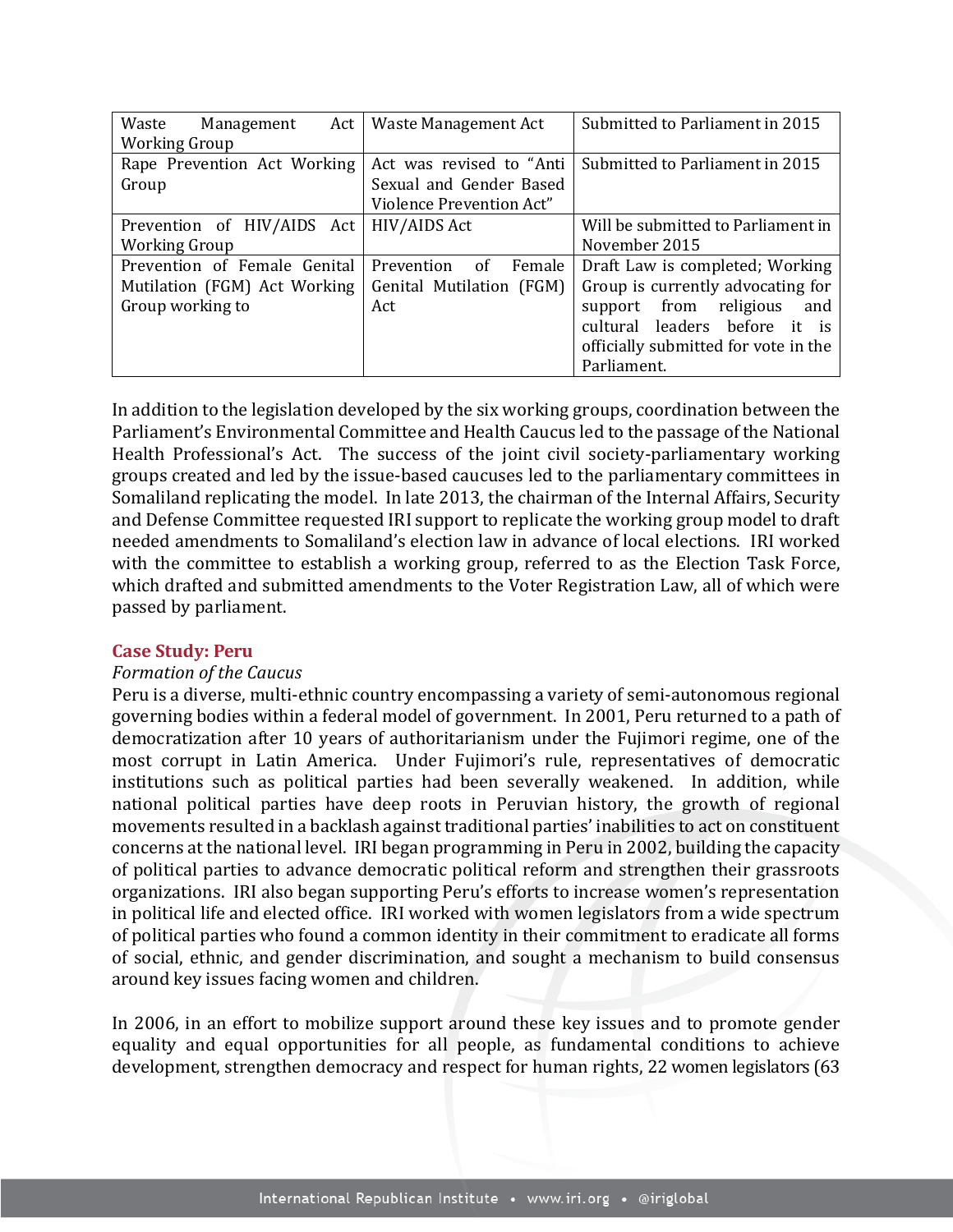percent of the total number of women legislators) across five parliamentary blocs<sup>4</sup> formed the Women's Peruvian Parliamentary Caucus (MMPP). <sup>5</sup> Formation of this caucus was supported in part by IRI with funding through the National Endowment for Democracy. With the support of the President of the Congress of Peru, Mercedes Cabanillas, the official establishment of the MMPP took place in 2006 with the signing of an agreement committing to create a multi-partisan space for dialogue and consensus on gender equity and the achievement of an inclusive and democratic society.

### *Designing a Gender-based Legislative Agenda*

Through the MMPP, women legislators from a wide spectrum of political parties found a common identity in their commitment to eradicate all forms of social, ethnic and gender discrimination. According to the MMPP,

"*Laws, as any public policy or act of government, have an impact on the lives of men and women; therefore, we must ensure that the legislation does not adversely affect women; we also need to prioritize the analysis of those measures required to bridge the gaps of inequality that persist and negatively affect the full exercise of women's fundamental rights."*

One of the most important actions taken by the MMPP after its formation was the adoption, by consensus, of a gender-based legislative agenda for the Congressional mandate of 2006 – 2011. To allow for the full exercise of the fundamental rights of women and girls in Peru and, in particular, to expand women's political participation, the MMPP's legislative agenda outlined these main issues required to ensure adequate legal frameworks:

- 1. Recognition of sexual and reproductive rights;
- 2. Elimination of all forms of discrimination;
- 3. Ensuring inclusive and equal education opportunities;
- 4. Elimination of violence against women and children;
- 5. Revision of the Citizen's Participation and Control Law to incorporate gender focus;
- 6. Revision of the Integral Health System in order to provide assistance to women who suffer from AIDS, cancer and chronic malnutrition;
- 7. Documentation of national, regional and local statistics with gender variables; and
- 8. Preservation of the use of native living languages.

## *Site Visits and Town Hall Meetings*

 $\overline{a}$ 

In the spring of 2009, IRI together with the MMPP began holding town hall meetings throughout Loreto, Piura, Cusco, Lima and Arequipa in order to engage in direct conversation with citizens to identify their most pressing concerns. Domestic violence was overwhelmingly identified across the five regions as adversely affecting Peruvian women. Women expressed not only the occurrence of violence in their homes, but the difficulty in reporting such crimes to local authorities. At the conclusion of these town halls, members of the MMPP presented the issue to

<sup>4</sup> Alianza Parlamentaria, Partido Aprista Peruano, Partido Nacionalista, Unión Por el Perú and Unidad Nacional

<sup>&</sup>lt;sup>5</sup> Congress of the Republic of Peru, [Peruvian Women Parliamentarians Table: Work plan.](http://www4.congreso.gob.pe/I_organos/Mesa_Mujeres_parlamentarias/plan_trabajo.html)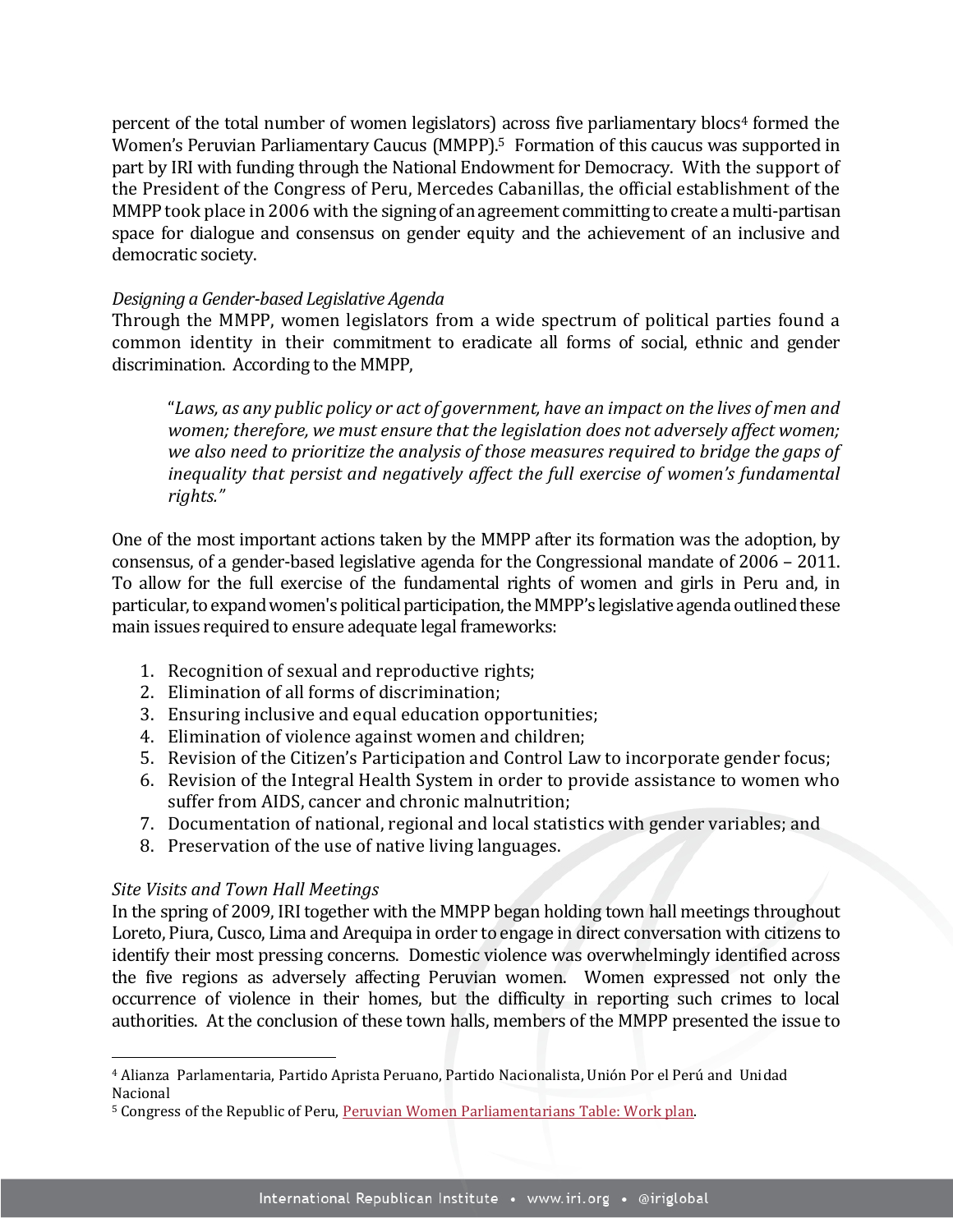Congress which as a result resolved to form the Special Committee to Revise the Domestic Violence Law.

## *Collaboration between Caucus and Committees*

Following elections in April 2011, IRI encouraged the re-establishment of the MMPP for the 2011-2016 Congress and in early November 2011, women of the new Congress gathered to elect officers and re-establish the MMPP*.* After MMPP's officers were internally elected, IRI provided key support to the Caucus to recreate the successful town hall program from the previous Congressional term. IRI facilitated opportunities for MMPP members to travel to the regions to meet with constituents, which led to the formulation of the MMPP's legislative agenda for the 2011-2016 congressional term.

As the MMPP did not have the legislative mandate to introduce legislation, it was imperative that it worked with the legislative committees to encourage the advancement of MMPP's legislative agenda within Congress. IRI worked with MMPP to connect with legislative committees to seek collaborative opportunitites. In June 2012, IRI hosted a collaborative meeting between MMPP and the Women and Family Committee. IRI provided specific advice on how each group could advance their legislative agendas and offered suggestions for areas of cooperation. Both groups discussed their common goals and the Women and Family Committee agreed to prioritize legislative initiatives offered by MMPP, while working jointly on projects designed to empower women to participate in politics and strengthen an existing law to enforce the payment of child support and alimony.

## *Women's Peruvian Parliamentary Caucus Achievements*

While IRI's USAID funded program ended in 2012, the MMPP continues to effectively function, propose and pass legislation in Peru's Congress. The MMPP's ability to build a consensus around key issues led to the adoption of a myriad of laws during the 2006-2011 congressional term:

| <b>Equal Opportunity</b>                              |                                                                          |  |  |  |
|-------------------------------------------------------|--------------------------------------------------------------------------|--|--|--|
| Law No. 28983                                         | A framework law on equal opportunity between women and men with          |  |  |  |
| (March 16, 2007)                                      | gender equality, which guarantees the existence, expansion and exercise  |  |  |  |
|                                                       | of rights already recognized in the domestic legal framework and         |  |  |  |
|                                                       | international instruments adopted by the Peruvian State.                 |  |  |  |
| Law No. 29083                                         | Amends Article 47 of Law No. 28411, General National Budget Act, to      |  |  |  |
| (September 12, 2007)                                  | assess budget execution by public sector agencies. The agencies are      |  |  |  |
|                                                       | requested to incorporate analysis of the impact of gender equity policy. |  |  |  |
| <b>Access to Justice for Women and Their Families</b> |                                                                          |  |  |  |
| Law No. 28970                                         | Created the Alimony Debtor Register, to ensure compliance with           |  |  |  |
| (February 27, 2007)                                   | judicial sentences regarding alimony in cases where such compliance      |  |  |  |
|                                                       | has been suspended for more than three months. This law seeks to         |  |  |  |
|                                                       | protect minor children.                                                  |  |  |  |
| Law No. 29032                                         | Orders the issuance of new birth certificates when the recognition of    |  |  |  |
| $($ June 5, 2007 $)$                                  | parenthood takes place after the regular deadline. Therefore, the law    |  |  |  |
|                                                       | eliminates the need to affix special seals on the certificates, which    |  |  |  |
|                                                       | created discrimination.                                                  |  |  |  |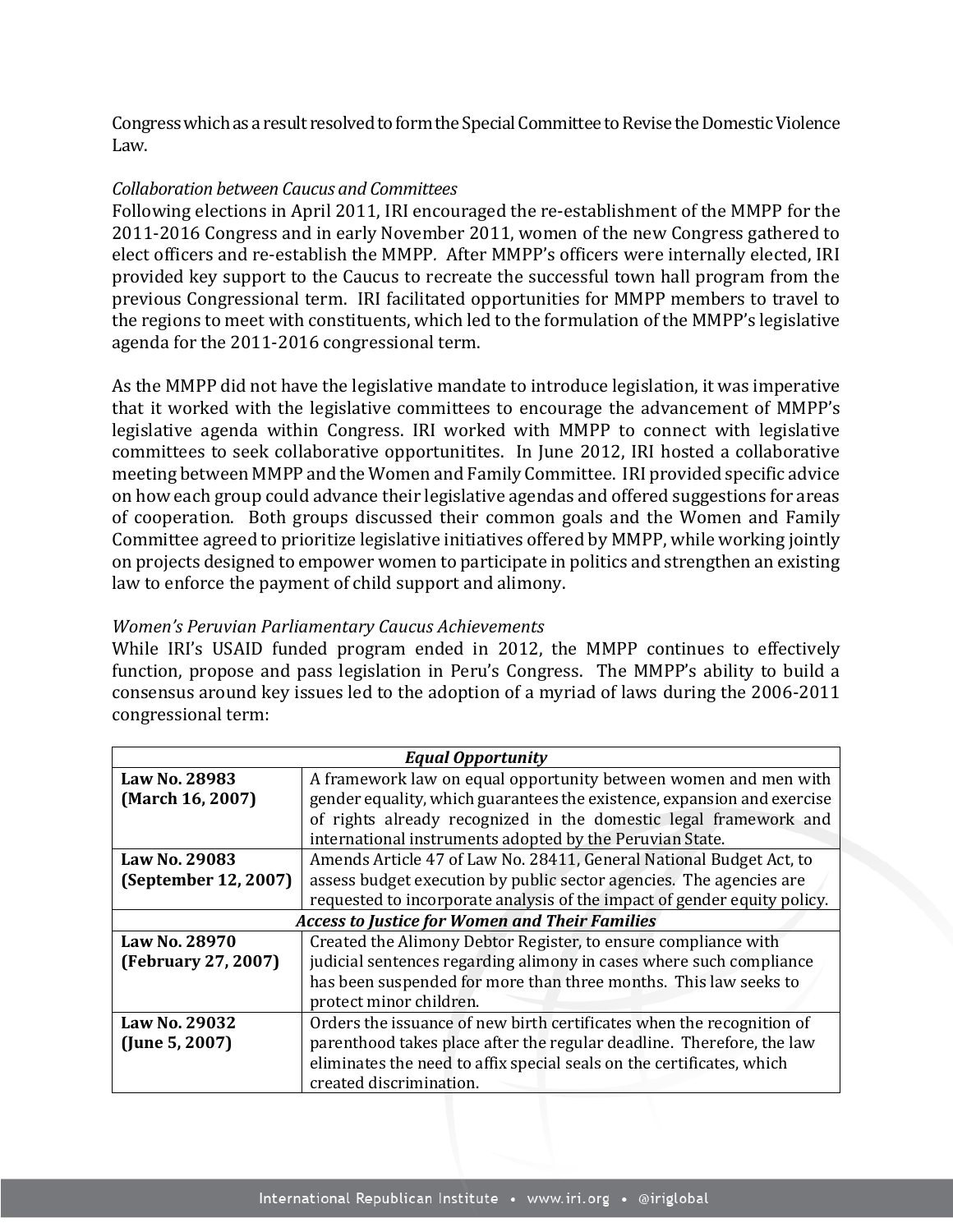| Law No. 29462                       | Mandates free registration of birth, first certified copy of birth                 |
|-------------------------------------|------------------------------------------------------------------------------------|
| (November 28, 2009)                 | certificate, and certificate of live birth. It also amends several articles        |
|                                     | of the Organic Law of the National Register of Identification and Marital          |
|                                     | Status (RENIEC, in Spanish).                                                       |
| Law No. 29222                       | Amends Article 37 of Law No. 26497, Organic Law of the National                    |
| (May 2, 2008)                       | Registry of Identification and Civil Status - RENIEC, which gives a                |
|                                     | validity of 8 years to the National Identity Document (DNI).                       |
| Law No. 29269                       | Amends Articles 81 and 84 of the Code of Children and Adolescents, to              |
| (October 17, 2008)                  | incorporate joint guardianship.                                                    |
| Law No. 29274                       | Amends Article 46 of the Civil Code, stating that the inability of citizens        |
| (October 28, 2008)                  | over 16 years of age to engage in certain legal actions ceases in the case         |
|                                     | of marriage or when the individual receives a certificate establishing a           |
|                                     | profession or occupation; in the case of those over 14 years, legal                |
|                                     | disability ceases when the individual has a child. Thus, legal actions             |
|                                     | can be taken to seek recognition by the father                                     |
|                                     | <b>Divorce and de facto Unions</b>                                                 |
| Law No. 29227                       | Regulates the non-litigated conventional separation and subsequent                 |
| (May 16, 2008)                      | divorce in municipalities and notary offices, in those cases where such            |
|                                     | a decision only involves or affects both partners.                                 |
|                                     | <b>Increased Women's Political Participation</b>                                   |
| Law No. 29470                       | Amends several articles of Law 27683, Regional Elections Act,                      |
| (December 14, 2009)                 | reiterating mandatory gender-based, youth, and indigenous                          |
|                                     | representation quotas.                                                             |
| Law No. 29490                       | Amends the Political Party Act, thus strengthening several aspects of              |
| (December 25, 2009)                 | democracy within the political parties.                                            |
|                                     | <b>Health Care</b><br>Amends Law 27942: Law on Prevention and Punishment of Sexual |
| Law No. 29430                       | Harassment.                                                                        |
| (November 8, 2009)<br>Law No. 29414 | Establishes the rights of health services users.                                   |
| (October 2, 2009)                   |                                                                                    |
| Law No. 29344                       | Establishes framework of the Law on Universal Health Insurance.                    |
| (April 9, 2009)                     |                                                                                    |
|                                     | <b>Eradication of Violence Against Women and Children</b>                          |
| Law No. 28950                       | Trafficking in persons and smuggling of migrants.                                  |
| (January 16, 2007)                  |                                                                                    |
| Law No. 28963                       | Amends Article 170 of the Criminal Code, relating to rape perpetrated              |
| (January 24, 2007)                  | against persons who are subordinate to the aggressor as a result of an             |
|                                     | employment relationship, work contract, or in the case the victim                  |
|                                     | serves as a domestic worker.                                                       |
| Law No. 29139                       | Amends Law No. 28119, which prohibits minors' access to                            |
| (December 1, 2007)                  | pornographic websites.                                                             |
| Law No. 29194                       | Establishes the aggravated cases of parental rights loss when the                  |
| (January 25, 2008)                  | parents are responsible for intentional crimes against their minor                 |
|                                     | children.                                                                          |
| Law No. 29282                       | Amends the Organized Single Text of the Protection against Family                  |
| (November 27, 2008)                 | Violence Act, Law No. 26260 and the Criminal Code regarding the                    |
|                                     | crime of domestic violence.                                                        |
| Law No. 29340                       | Establishes a special committee to revise the Organized Single Text of             |
| (March 31, 2009)                    | the Protection against Family Violence Act.                                        |
|                                     |                                                                                    |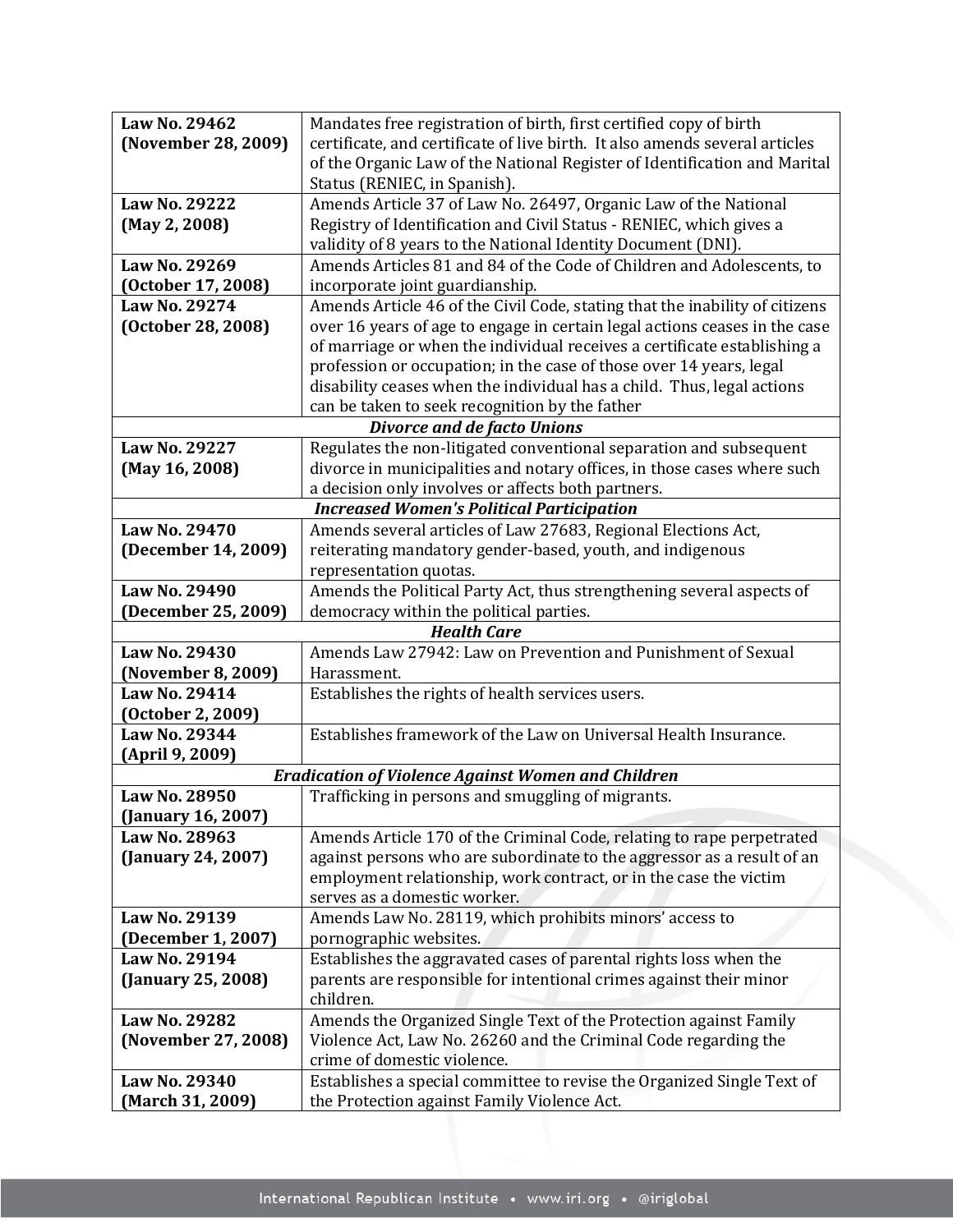| Law No. 29360                                                       | Counsel Service Act for victims of family violence, sexual violence,      |  |  |  |
|---------------------------------------------------------------------|---------------------------------------------------------------------------|--|--|--|
| (May 14, 2009)                                                      | physical and moral neglect, attention to children, and senior citizens    |  |  |  |
|                                                                     | who are victims of crimes against life, body, health, freedom, family, as |  |  |  |
|                                                                     | well as for low income citizens in civil and family law matters.          |  |  |  |
| Law No. 29570                                                       | Extends the inapplicability of prison benefits of semi-freedom and        |  |  |  |
| (August 25, 2010)                                                   | parole in cases of rape of minors.                                        |  |  |  |
| Women's Economic Integration: Access to Credit, Property, and Jobs  |                                                                           |  |  |  |
| Law No. 29409                                                       | Grants the right to paternity leave to public and private employees.      |  |  |  |
| (September 20, 2009)                                                |                                                                           |  |  |  |
| Law No. 29700                                                       | Includes unpaid domestic work in the national accounts in order to        |  |  |  |
| $($ June 4, 2011)                                                   | achieve greater effectiveness and efficiency in budget implementation.    |  |  |  |
| National, Regional, and Local Budgets Under a Gender-based Approach |                                                                           |  |  |  |
| Law No. 28927                                                       | Includes topics to meet the Millennium Development Goals (MDGs) in        |  |  |  |
| (December 12, 2006)                                                 | the Public Sector Budget for Fiscal Year 2007.                            |  |  |  |
|                                                                     |                                                                           |  |  |  |
| Law No. 28929                                                       | Contains topics to meet the Millennium Development Goals (MDGs) in        |  |  |  |
| (December 12, 2006)                                                 | the Law on Financial Balancing of the Public Sector Budget for 2007.      |  |  |  |

# **Conclusions**

IRI believes that programs designed to support the capacity of multi-partisan, issue-based legislative caucuses is an important aspect of strengthening legislatures that yields demonstrated outcomes. Caucuses by their very nature unite MPs first and foremost around specific issues which builds the consensus necessary to develop policies and pass legislation. Ideally, legislative strengthening programs should support issue-based caucuses at all levels of government (national and sub-national).

Multi-partisan caucuses, particularly when they are built around a core set of priority issues such as the environment or women's rights, can serve several purposes. First, caucuses help resolve differences in the positions of various legislative political factions on specific issues, allowing for broader consensus on legislative goals, and ultimately lead to the passage of legislation which tackles keys issues, improving the lives of citizens. In both case studies, committees within the parliaments suffered from a lack of cohesion on developing either a legislative agenda or draft legislation. In Peru, while MPs were assigned to committees by their party leadership, in Somaliland, MPs were assigned by the speaker of the parliament. Committee operations also suffered from stagnation due to control being tightly vested in individual committee chairs. Conversely, in both countries, since membership to the caucuses was based on individual initiative, or self-selection, members were readily willing to work across party lines in order to positively affect the issue they were passionate about addressing. Draft legislation originated in the caucuses was supported by a critical mass of legislators—representing multiple parties—committed to its success. This support was important to move the draft legislation through committees and to the chambers for voting.

Second, caucuses allow for direct interaction between citizens and legislators on issues of mutual interest; a useful tool in raising citizen confidence in the ability of their legislators to advance the interests of the people. This in turn can build greater support for democratic institutions among the population as legislators effectively carry out their roles as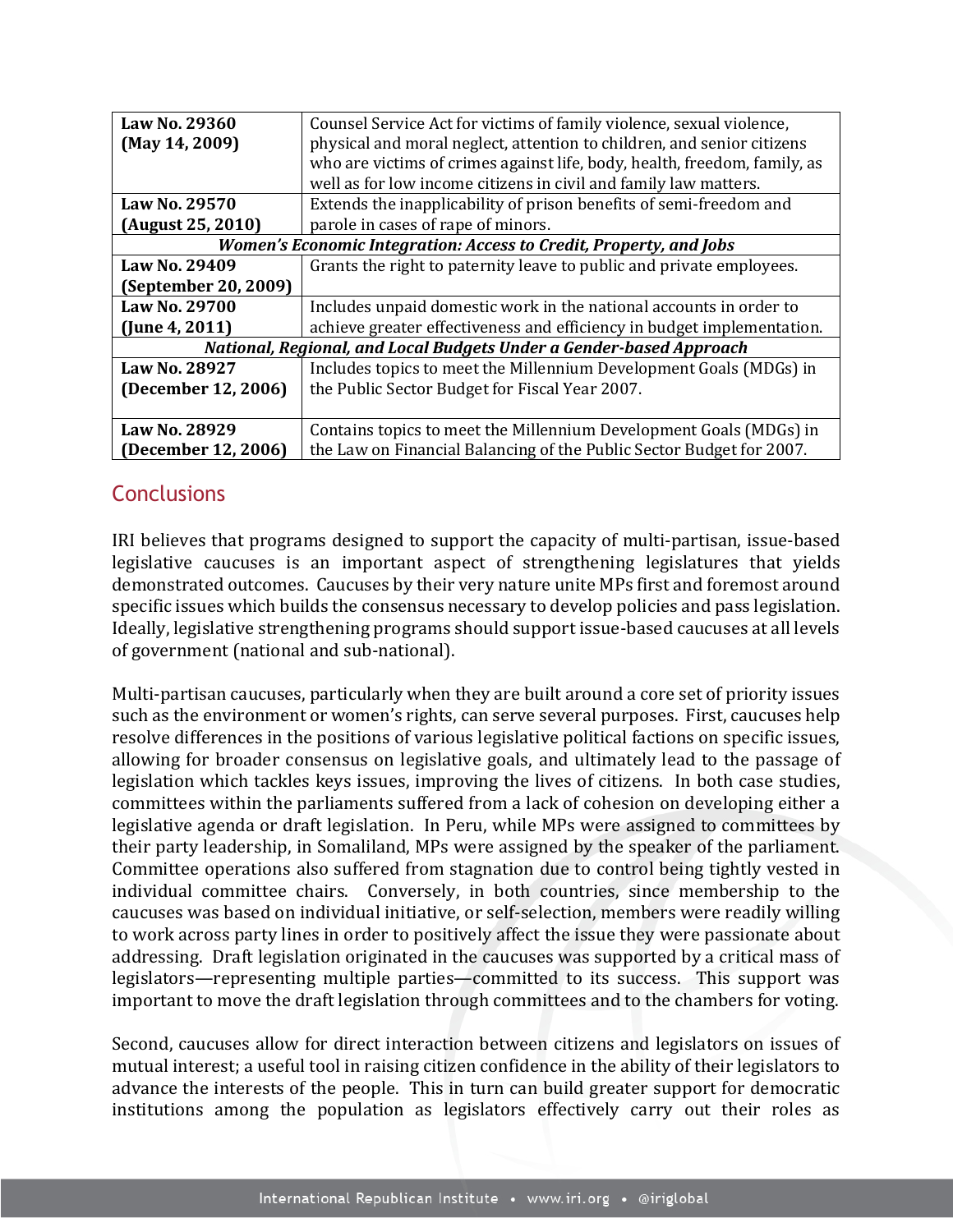representatives of citizens and legislatures function more effectively. This interaction between supply and demand stakeholders reflects the foundational principles of IRI's governance programming. While passage of legislation that directly reflected the needs of citizens was an important and intended outcome of both case studies, a key success of the program was the unification of efforts between citizens, civil society and MPs, and the relationship and respect which grew between these two stakeholder groups. In the case of Somaliland, these two groups did not previously engage with each other, and in Peru, interaction especially in the rural regions of the country were extremely limited. Both sides recognized the advantage of coalescing efforts in order to effectively address shared issues of concern.

Finally, it is important to note that supporting caucuses or committees should not be considered a zero sum game in legislative strengthening programs. Both are important mechanisms to affect change, and exert influence on the legislative process when they work in concert. In Somaliland, the caucuses' successful public field visits and joint civil societyparliamentary working groups became best practices adopted by the committees. After witnessing the success of these caucus initiatives, parliamentary committees asked IRI for support to replicate both processes to improve their own legislative functions.

#### *Designing Successful Legislative Strengthening Programs*

IRI's approach to supporting democratic, transparent and accountable governance is based on an awareness that while there are accepted models and generalizable norms related to the democratization process, the establishment of democratic institutions and the emergence of a democratic culture are deeply connected to the broader socio-economic and socio-political systems unique to a country. Thus, IRI's programs are informed by models and norms, but demonstrate a keen awareness of how the actors, relationships and behaviors that determine democratic trajectories are defined by that country's economic, social, historical and cultural conditions. By deeply understanding the political context in which it works, IRI is able to seek out and develop consultative relationships with power holders and political influencers key to achieving results. A key component of IRI's successful programs in both Somaliland and Peru was a result of IRI's long-term relationships with all stakeholders (political parties, CSOs and elected officials) in the political process and the resulting trust this had built over time. This type of trust allows IRI to recommend and pursue program activities that best fit the environment and existing power structures in order to achieve programmatic objectives.

Demand driven interventions that are developed in consultation with partners is also key to the success of programs and ensuring outcomes are sustainable in the future. Engaging with political actors as more than just program beneficiaries encourages and ensures local ownership and buy-in for specific program activities and overall program objectives. The success of the programs in Somaliland and Peru stemmed from the design of IRI programs which prioritized stakeholder/beneficiary ownership in program design, implementation and evaluation; commitment of the time and resources necessary to achieving long-term and lasting outcomes and impacts; flexibility to ensure that program approaches keep pace with the complex, emergent nature of socio-political and socio-economic systems; and holistic engagement of the broad spectrum of actors and sectors that influence democratic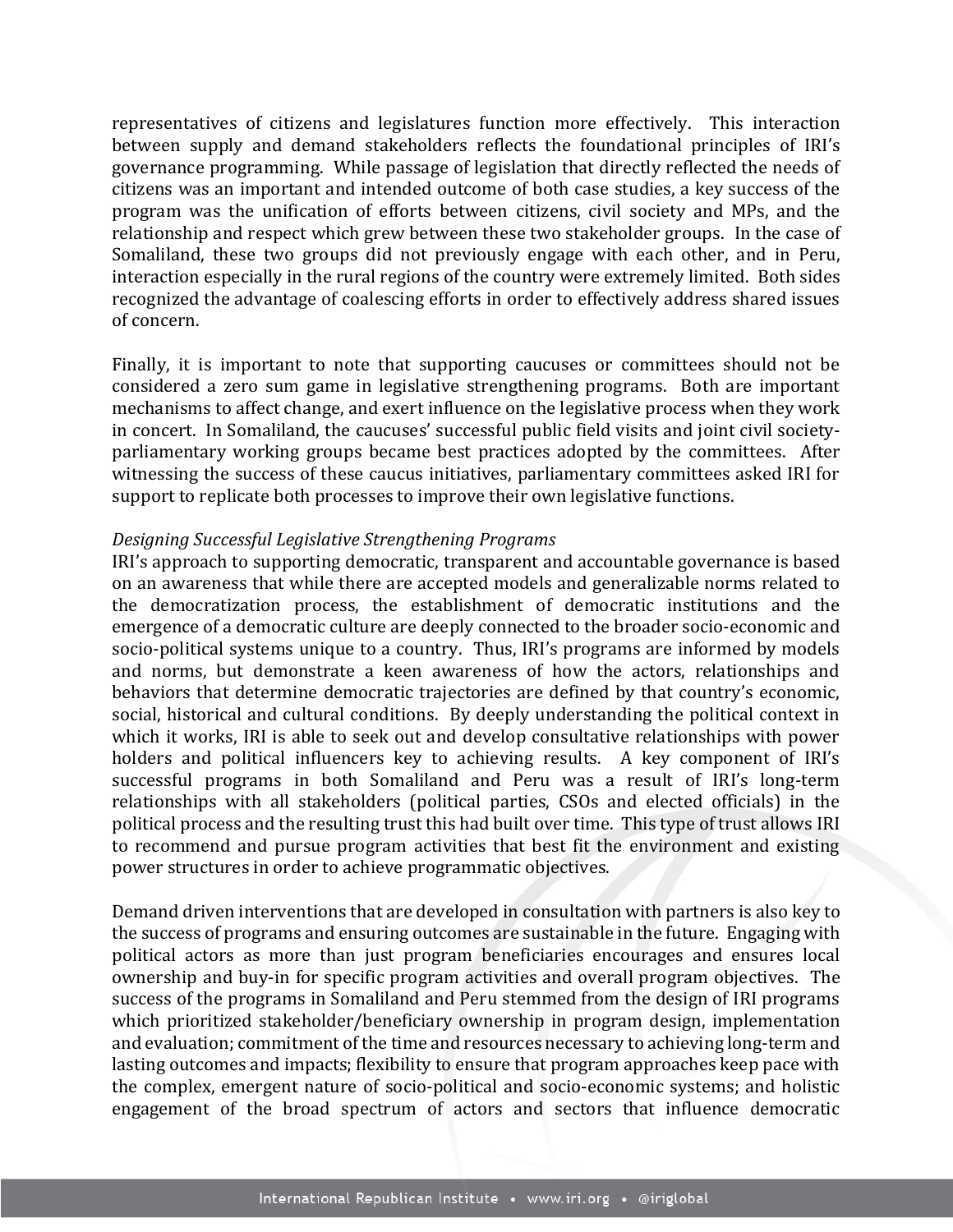institutions, processes and culture. For example, the creation of joint civil societyparliamentary working groups in Somaliland was in response to a request from an MP for assistance in researching and drafting a particular piece of legislation, and as noted, even after the end of IRI's grant, the civil society-parliamentary working groups continue to effectively operate.

Engaging the executive branch and parliamentary leadership is also an important component of legislation strengthening programs to ensure their support of legislation and implementation once the law is passed. For example, in Somaliland, a member of the parliament's Secretariat Communications staff was invited to attend each site visit and field hearing. This led to increased transparency of parliament activities and benefited the parliament in multiple ways through one activity. In addition, representatives of respective ministries were invited and included in the joint civil society-parliamentary working groups; having them as part of the discussion lead to their buy-in and support once the legislation came to parliament for review. In addition, two ministries—the Ministry of Environment and Ministry of Interior—sought IRI's assistance in replicating this practice of inclusive working groups to assist with their own initiatives to draft legislation. In Peru, support from the President of the Congress was vital to ensuring that the MMPP obtained formal recognition and support within the Congress. It also led to organizational strengthening as it resulted in the MMPP being assigned office space within the Congress, and a secretary and legislative staff. In addition, the MMPP worked closely with the Ministry of Justice to develop revisions to the Domestic Violence Law, as the town hall meetings identified the lack of proper education among police officers on the issue, as well as the reluctance of victims to address the issues through the criminal courts versus family courts.

#### *Monitoring and Evaluation*

As is the case with many democracy and governance programs, when working with multipartisan caucuses, the results that are most tangible and easily identifiable are those at the lowest (outputs – such as participation by MPs in IRI-supported caucus meetings) and highest levels (impact – passage of legislation). However, in tracking the progress and successes of these interventions, it is the results that occur in the middle – often changing perceptions and motivations - that are the most telling and most difficult to capture through traditional evaluation methods. To measure this, in Somaliland, IRI implemented a comprehensive monitoring initiative alongside the implementation of its work with issuebased caucuses in the House of Representatives, which involved the development of two scorecards – one for MPs and one for civil society organizations. The scorecards mirrored each other in many ways, looking at aspects of policy engagement and relationship building between MPs and CSOs from the perspectives of each actor. The scorecard monitoring initiative allowed IRI to measure indicators of progress in the development of mutually beneficial relationships in policy development between MPs and civil society organizations which was vital to informing program implementation and assessing critical results that yielded tangible impact.